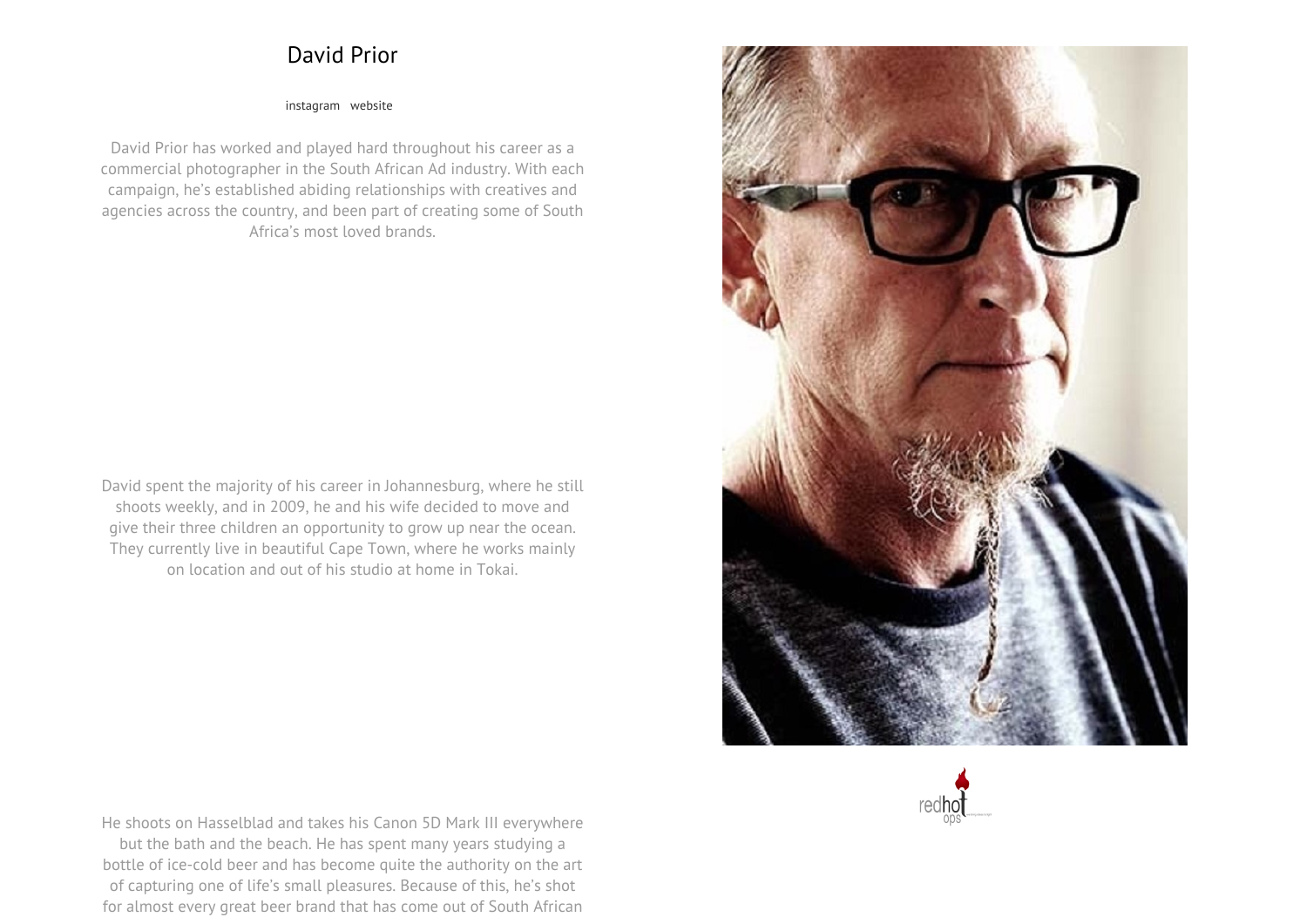**His strength is in storytelling, which is evident in all his work, but especially in his love of portraiture. He is most admired for his exceptional use of light and colour.**

**David's insatiable humour, easy-going demeanour and professionalism on set, remind us why we love working in this industry.**

**He has been recognized across the globe for his dedication to his craft, being awarded metal at Cannes, One Show, D&AD and our very**